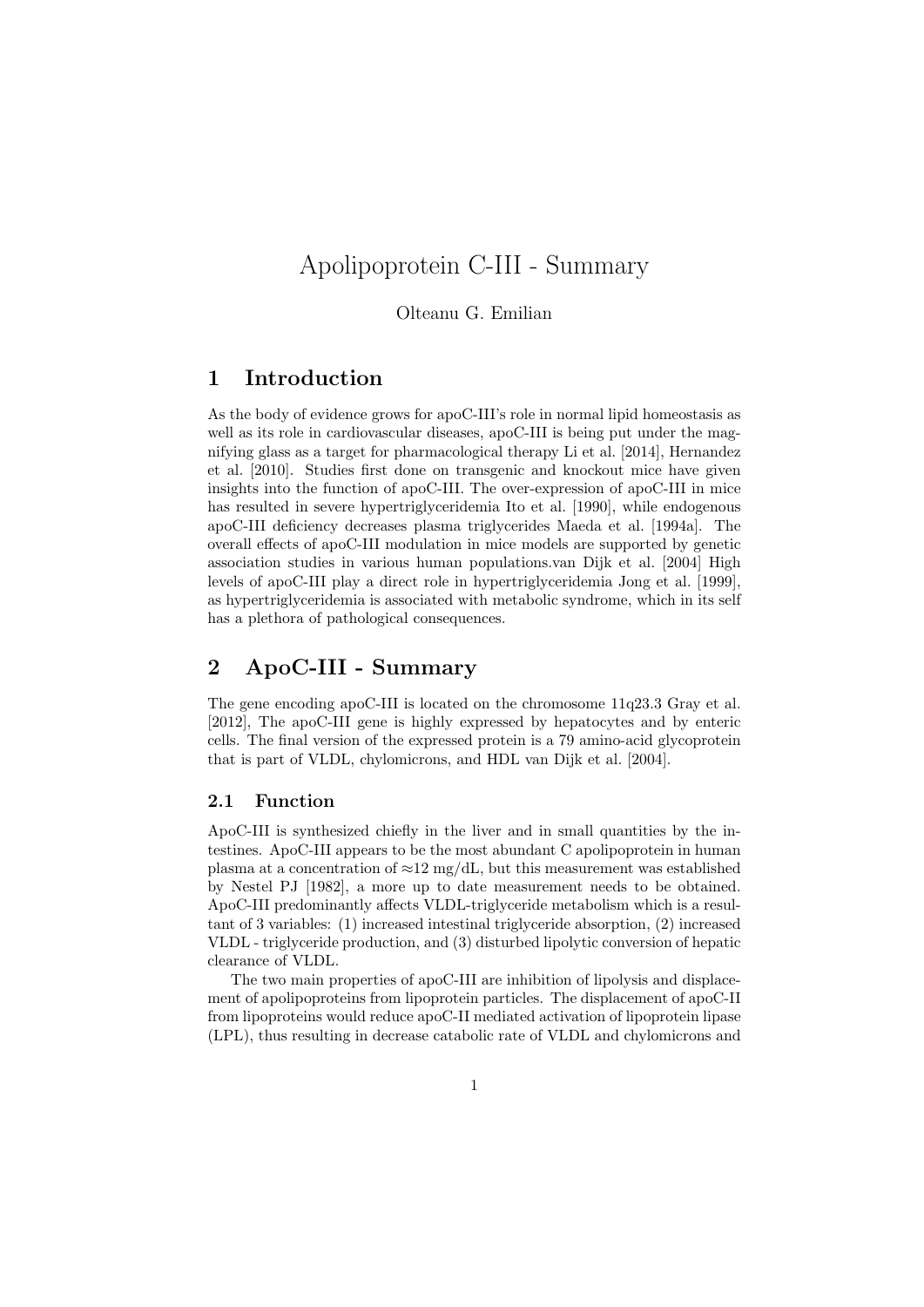progression to hypertriglyceridemia. Also, raised levels of apoC-III on the particle would displace apoE, a vital ligand for remnant removal, which would result in decreased remnant clearance and thus lipid overload.

Another role of apoC-III seems to be as a noncompetitive inhibitor or LPL Maeda et al. [1994b], An interesting discovery was made by Lins et al. [2002] that showed the 6-20 fragment of apoC-III is in a tilted peptide conformation, which is normally found only in viral fusogenic peptides (i.e. penetrating lipid bilayers), the structure of such a peptide seems to offer the potential flexibility to respond to its environment. From this van Dijk et al. [2004] offers the hypothesis that the apoC-III protein can adapt or perhaps sense its lipid or apolipoprotein context and that this mechanism presents apoC-III with the ability to dynamically regulate its function (i.e. the inhibition of LPL or hepatic remnant clearance) by changing its allosteric conformation.

A study done by Hernandez et al. [2010] concluded that peroxisome proliferator activated receptor γcoactivator 1-β (PPARγC1β) regulates plasma triglyceride metabolism through stimulating apoC-III expression thus elevating apoC-III circulating levels. The liver specific knockdown of apoC-III (in mice) significantly ameliorates PGC-1β-induced hypertriglyceridemia. The study also showed that PGC-1β or apoC-III knockdown in the liver recapitulates the hypolipidemic effect of nicotinic acid, thus denoting the importance of PGC-1β as an important regulator of the apoC-III gene, and it also reveals a mechanism via which nicotinic acid achieves its therapeutic effects.

#### 2.2 ApoC-III - beneficial and detrimental mutations

The involvement apoC-III in cardiovascular pathology has been established using a genome-wide association study on Lancester Amish Pollin et al. [2008]. The study pinpointed that 5% of the population are heterozygous carriers of a null mutation (RX19) in the gene encoding apoC-III, as a result of this mutation they only express half of the circulating apoC-III present in noncarriers. Furthermore the mutation carriers had lower fasting and postprandial serum tryclicerides, higher levels of HDL-cholesterol and lower levels of LDLcholesterol, the coronary artery calcification, was less common in carriers than in non-carriers, overall this would suggests that life-long deficiency of apoC-III has a pronounced cardioprotective effect.

Among the mutations that produce a protective status for the carrier of the mutation, scientific inquiry has revealed harmful mutations. Increased SstI RLFP (restriction fragment length polymorphism), localised to the apoC-III gene is associated with primary hypercholesterolemia, type III hyperlipoproteinemia, and with hypertriglyceridemia Henderson HE [1987].

Dammerman et al. [1993] detected in the promoter region a 5 DNA polymorphisms in the apoC-III gene in a subject with type III hyperlipidemia and sever hypertriglyceridemia. Experiments done on transgenic mice that overexpress plasma apoC-III have shown profiles of hypertriglyceridemia Li et al. [1995]. The study also correlated loss of insulin regulation, mapped to polymorphic sites at -482 and -455 (shown to be an insulin response element), with overex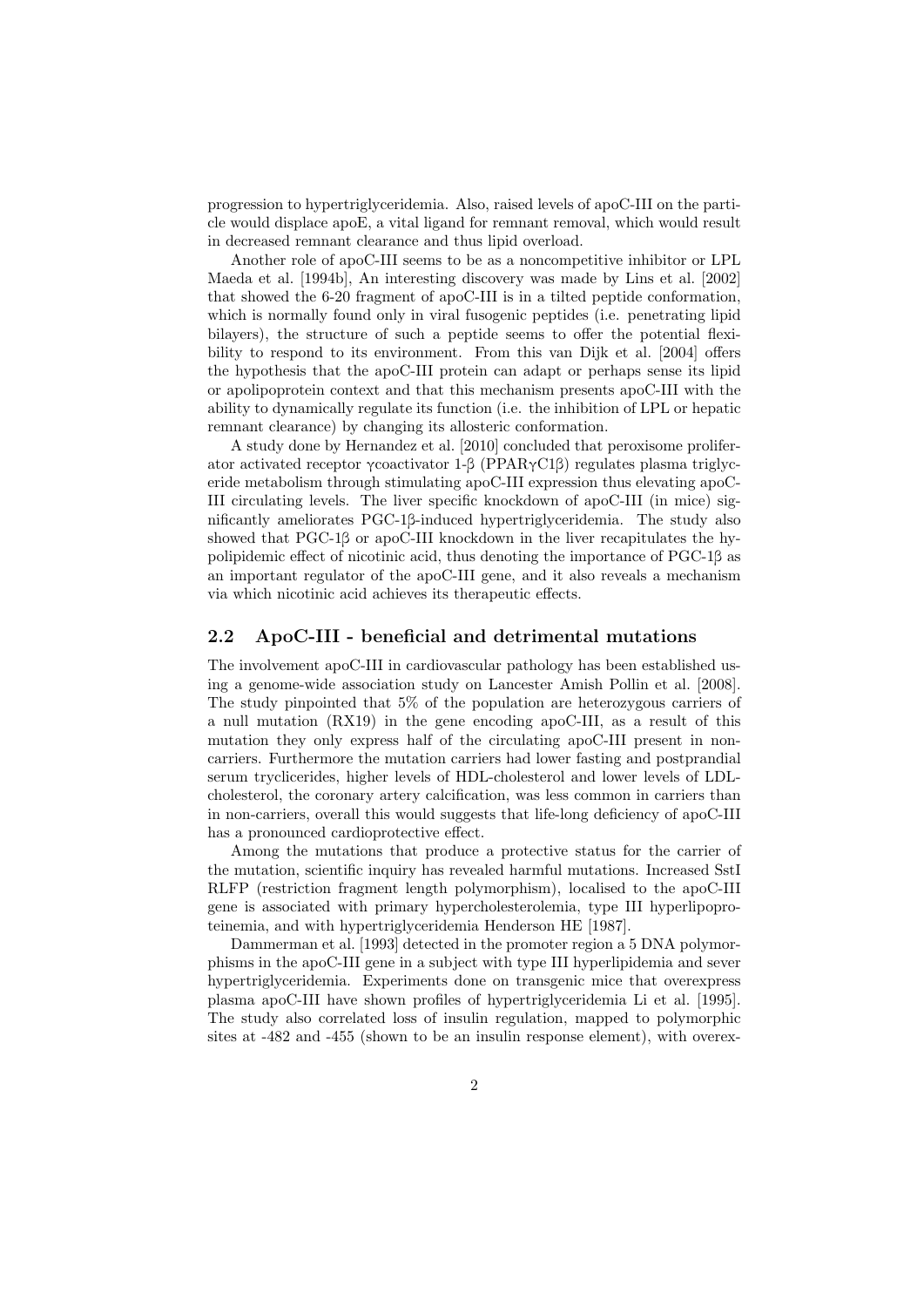pression of apoC-III gene and development of hypertriglyceridemia. From this an hypothesis can be derived in which the overall insulin dysregulation in type I and complicated type II diabetes can promote a hypertriglyceridemic status and consequent cardiovascular complications. Variants of the insulin response element in the apoC-III gene promoter were shown to modulate insulin secretion and lipids load Waterworth et al. [2003]. The study employed the administration of oral glucose tolerance test (OGTT). Two variants of the insulin response element were evaluated  $(455T>C and 482C>T)$ , the study's datum showed that the carriers of the specified variant alleles of the insulin response element had a disturbed glucose homeostasis and a unfavorable lipid load.

Another very interesting correlation was found by Oliviero Olivieri [2013] between the level of circulating apoC-III and the coagulation pathway, in subject with or without coronary artery disease. The study employed 933 subjects among which 687 were diagnosed angiographically with coronary artery disease (CAD) while 246 were CAD free, also the 687 were not taking anticoagulant drugs. The plasma activities of factor II (FII:c), factor V (FV:c), and factor VIII (FVIII:c), and activated factor VII (FVIIa) were analyzed. Subjects with >12.6mg d/L of circulating apoC-III had high levels of FII:c statistically similar of carriers of 20210A allele. The presence of high apoC-III combined with high thrombin activity could be accounted for high levels of cardiovascular incidents caused by thrombi formation in cardiovascular diseased subjects with hyperlipidemia.

The newest study done on apoC-III showed Cohorts [2014], that an aggregate of rare mutations in the gene encoding apoC-III was associated with lower plasma triglyceride levels. Among the four mutations that drove this result, three were loss-of-function mutations: a nonsense mutation (R19X) and two splice-site mutations (IVS2+1GA and IVS3+1GT). The fourth was a missense mutation (A43T). The triglycerides levels in the carriers of one mutation at least, were 39% lower than levels in non-carriers. The risk of coronary heart disease among 498 carriers of any rare apoC-III mutation was 46% lower than the risk among 110,472 non-carriers.

# 3 Conclusions

As the majority of scientific articles concluded, the importance that apoC-III plays in cardiovascular pathologies, coupled with metabolic dyshomeostasis makes the apolipoprotein a important target to consider in future pharmaceutical development. The success of mimicking a beneficial mutation, thus lowering the apoC-III levels or producing an inactive form of the protein, can bring tremendous burden release from cardiovascular diseases in a western society that is increasingly weighted down by this type of pathology.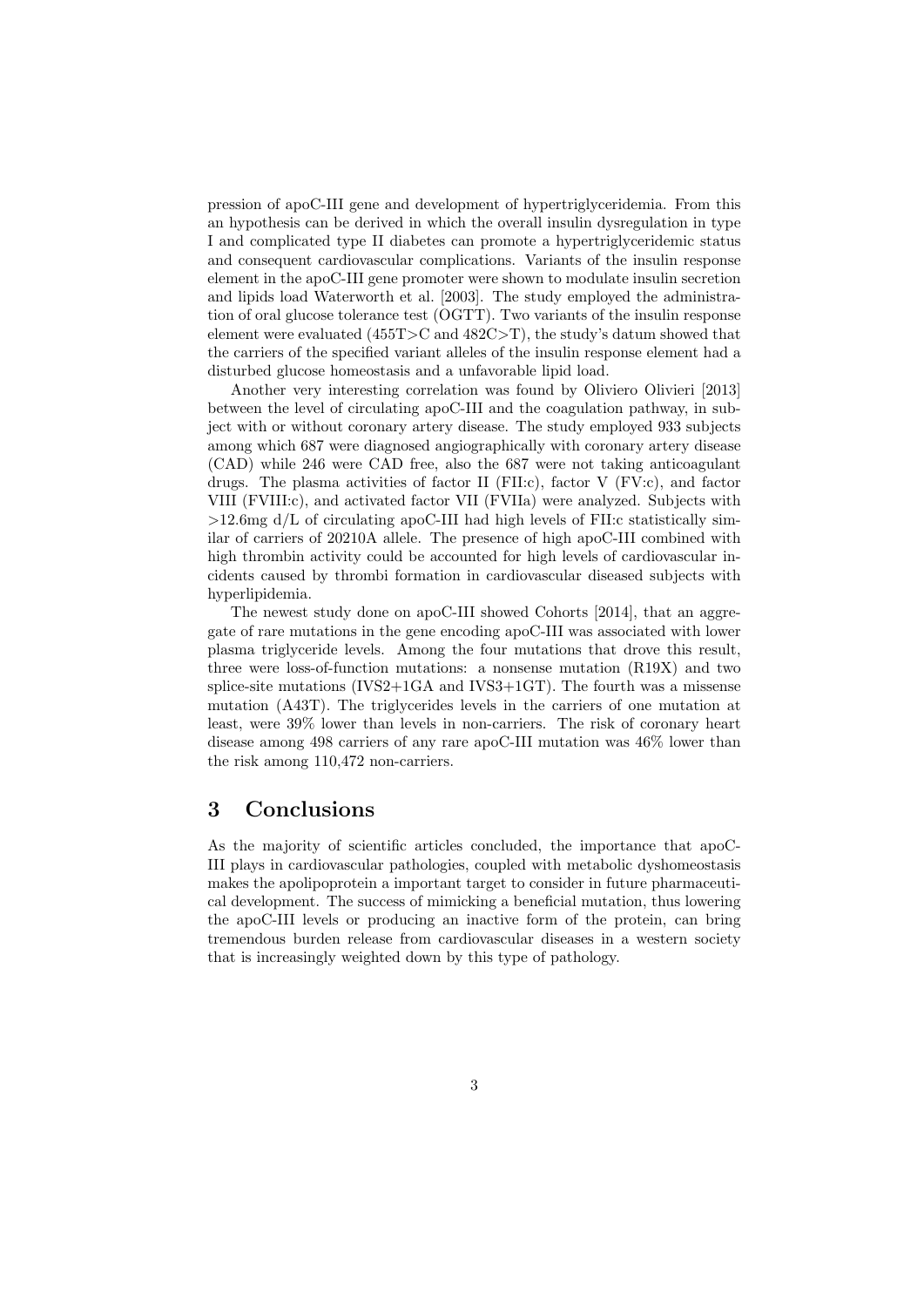### References

- Discovery Cohorts. Loss-of-function mutations in apoc3, triglycerides, and coronary disease. 2014.
- Marilyn Dammerman, Lodewijk A Sandkuijl, Jeffrey L Halaas, Wendy Chung, and Jan L Breslow. An apolipoprotein ciii haplotype protective against hypertriglyceridemia is specified by promoter and 3'untranslated region polymorphisms. Proceedings of the National Academy of Sciences, 90(10):4562–4566, 1993.
- Kristian A Gray, Louise C Daugherty, Susan M Gordon, Ruth L Seal, Mathew W Wright, and Elspeth A Bruford. Genenames. org: the hgnc resources in 2013. Nucleic acids research, page gks1066, 2012.
- Michie J Berger GM Henderson HE, Landon SV. Association of a dna polymorphism in the apolipoprotein c-iii gene with diverse hyperlipidaemic phenotypes. Hum Genet, 1987.
- Carlos Hernandez, Matthew Molusky, Yaqiang Li, Siming Li, and Jiandie D Lin. Regulation of hepatic apoc3 expression by pgc-1 $\beta$  mediates hypolipidemic effect of nicotinic acid. Cell metabolism, 12(4):411–419, 2010.
- Y Ito, N Azrolan, A O'Connell, A Walsh, and J L Breslow. Hypertriglyceridemia as a result of human apo CIII gene expression in transgenic mice. Science (New York, N.Y.), 249:790–793, 1990. ISSN 0036-8075. doi: 10.1126/science.2167514.
- Miek C Jong, Marten H Hofker, and Louis M Havekes. Role of apocs in lipoprotein metabolism functional differences between apoc1, apoc2, and apoc3. Arteriosclerosis, thrombosis, and vascular biology, 19(3):472–484, 1999.
- Guangping Li, Hongfa Yang, Wenxue Li, Shanshan Qu, Xue-Yao Wang, Yulin Li, Ronggui Li, and Zonggui Wang. Transcriptional suppression of human apolipoproteina4 and apolipoproteinc3 genes by phorbol myristate acetate in hepatic and intestinal cells. *Bio-medical materials and engineering*, 24(1): 877–884, 2014.
- W William Li, Marilyn M Dammerman, Jonathan D Smith, Shula Metzger, Jan L Breslow, and Todd Leff. Common genetic variation in the promoter of the human apo ciii gene abolishes regulation by insulin and may contribute to hypertriglyceridemia. Journal of Clinical Investigation, 96(6):2601, 1995.
- Laurence Lins, Christelle Flore, L Chapelle, PJ Talmud, Annick Thomas, and Robert Brasseur. Lipid-interacting properties of the n-terminal domain of human apolipoprotein c-iii. Protein engineering, 15(6):513–520, 2002.
- N Maeda, H Li, D Lee, P Oliver, S H Quarfordt, and J Osada. Targeted disruption of the apolipoprotein C-III gene in mice results in hypotriglyceridemia